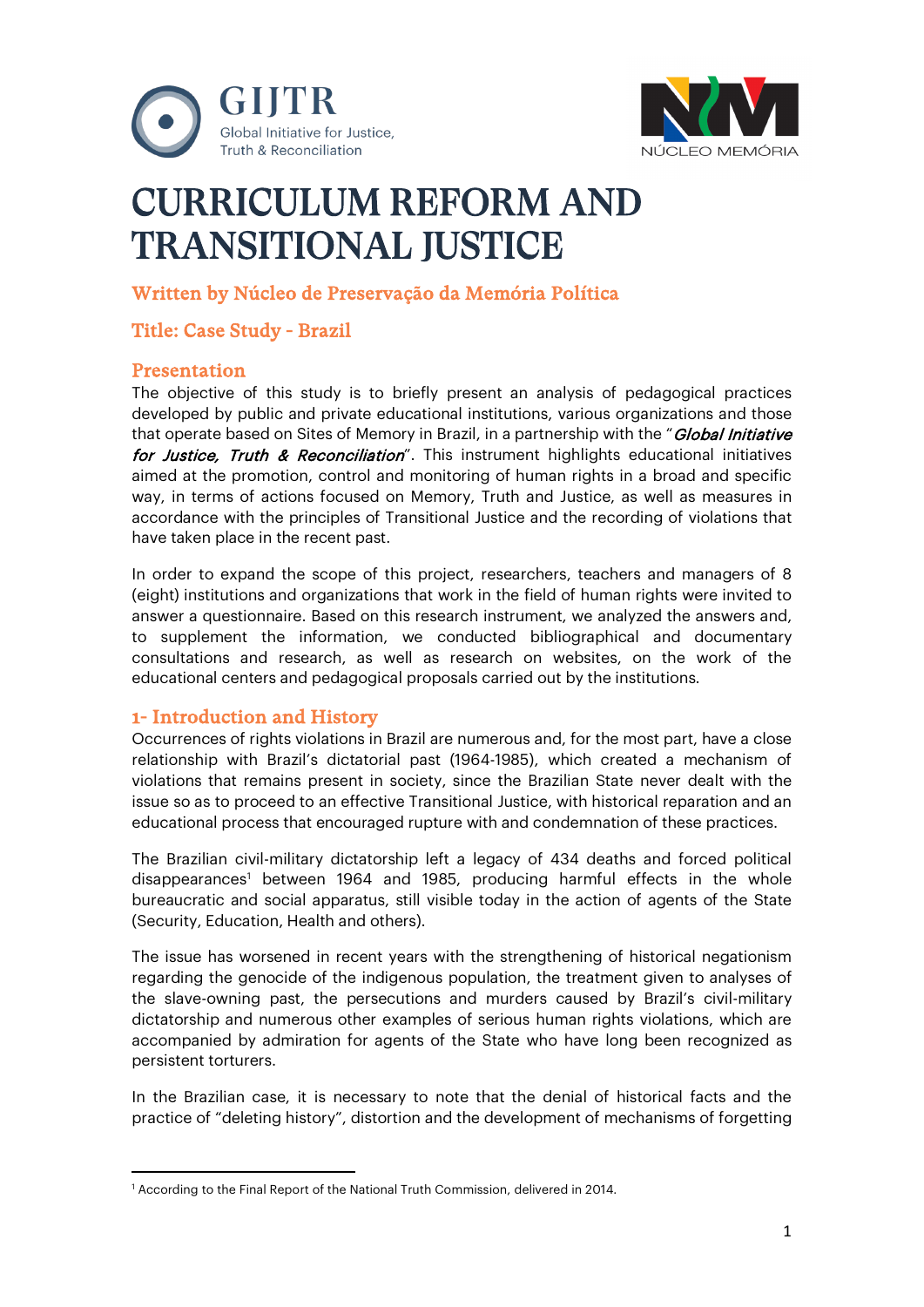



have been systematic practices in society, while historically the methods and motives for perpetuating this deletion/forgetting/silencing/denial are of the most varied kinds.

In Brazil, negationism cannot be understood as a simple lie, a revision of history, or an error in interpretation; it is part of a real, deliberate "power technology", in an architecture that does have a purpose: to induce error, mistakes, creating false narratives, false realities, and preventing debate based on real data, in other words, on the facts and their evaluation. It thus imposes a single way of thinking, which also insists on a "single history", seeking to violently silence the memories of the victims of serious human rights violations.

The phenomenon of negationism in relation to dictatorships is present in practically all of Latin America, with groups that insist on a narrative that covers up and silences the violent, anti-democratic reality, in addition to the denial of science and a return to totalitarian and quasi-fascist ideologies, preventing the progress of citizenship and the consolidation of democratic values.

In view of this situation in Brazil, the role played by the Sites of Memory and other institutions that defend human rights is of fundamental importance, even though many live under strong pressure from sectors of society and the State itself, which seek to limit their range of action.

# 2- The Educational System and the School Curriculum prior to the Reconciliation-Oriented Reforms

The Brazilian educational system has always been a place for great debates and tensions. Throughout the history of Brazilian education, it has been used to serve the interests of the oligarchies and groups that hold the power.

The decades preceding Brazil's civil-military dictatorship (1964-1985) were marked by proposals for basic reforms in education which were carried out in some territories. These initiatives went so far as to incorporate the Paulo Freire method of education and literacy, implemented in many countries. With the advent of the dictatorship, this entire process suffered a great setback, and so began the political persecution of progressive and humanist educators.

From 1996 onwards, after 21 years of dictatorship and a wrecked and inefficient structure, central and regional governments began delayed reforms with a new Education Guidelines and Foundation Act (Lei de Diretrizes e Base da Educação, LDB). Thus, it can be noted that it was only eight years after the enactment of the 1988 Constitution that a new educational organization was created in Brazil, but that even so it did not incorporate the discussions on Transitional Justice and Human Rights, and there was, as a result, no proposal for reconciliation. What was observed is that it was only from 2007 onwards, with the official recognition of the State assuming responsibility for violations of Human Rights during the years of civil-military dictatorship, that these issues began to be discussed.

The Final Report of the National Truth Commission (Comissão Nacional da Verdade, CNV), in 2014, made 29 recommendations to the national authorities, part of these being focused on the Brazilian educational system, such as: recognition of fault in violations of rights by the armed forces, which should be portrayed in teaching materials, the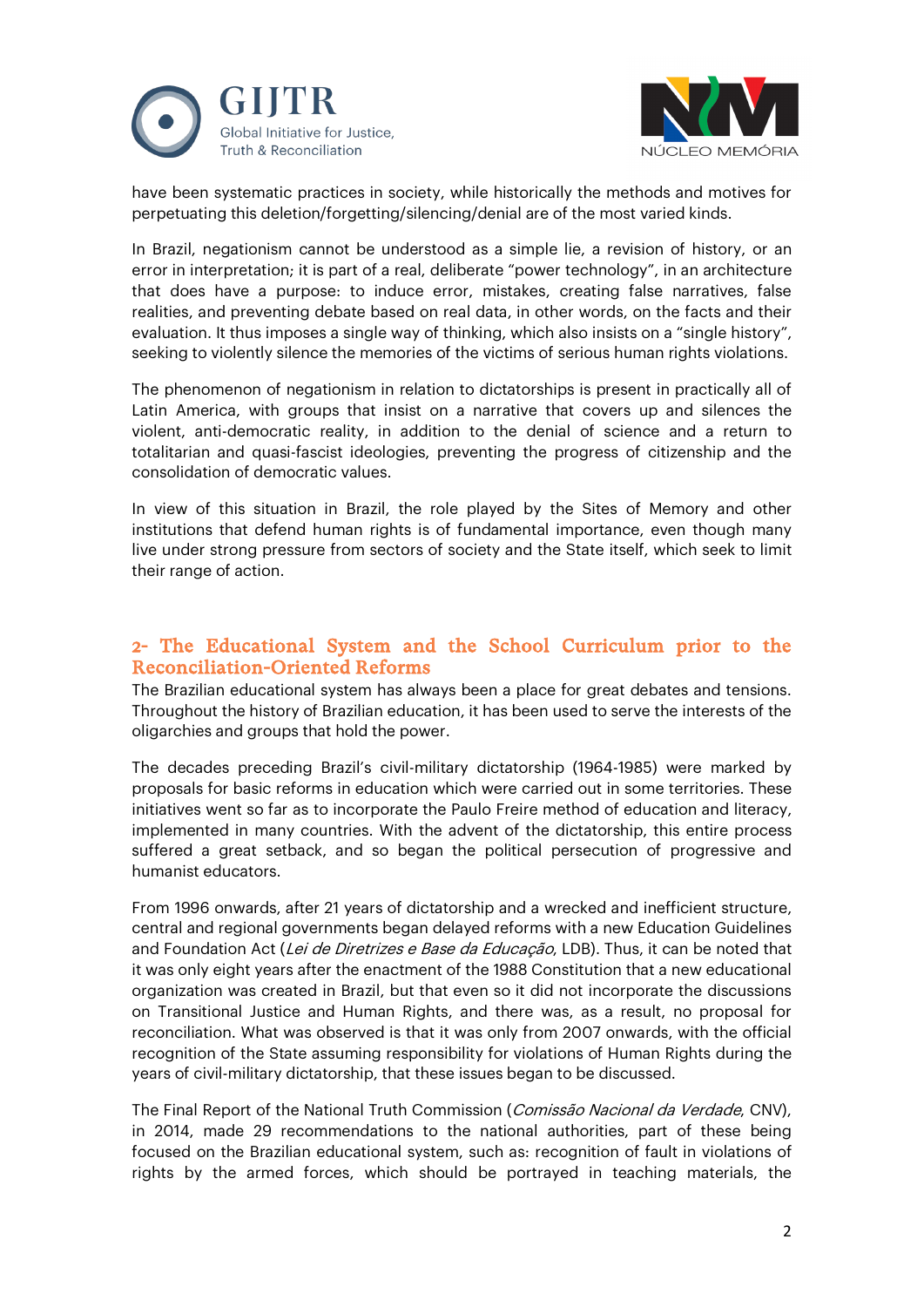



promotion of democratic values and human rights in education, the modification of the curriculum of military and police academies, including the concepts of democracy and human rights and the preservation of memory.

However, the Brazilian State has not moved forward in this process of improving the educational system and reviewing the curriculum to incorporate these values. On the contrary, starting in 2017, the country began to discuss another educational reform, known as the National Common Curricular Base (Base Nacional Comum Curricular, BNCC), which finishes with education based on disciplines and favors an educational model aligned with the market and for the training of the workforce for employment. The BNCC should be implemented by 2022.

These reforms in education are already evident in the 2019 and 2020 editions of the exam for the admission of students into public and private universities in Brazil - the National High School Exam (*Exame Nacional do Ensino Médio*, ENEM) - which did not make any reference to the period of civil-military dictatorship in the history, geography and/or sociology components, in a clear demonstration of an attempt to delete this period of Brazilian history.

In addition to this fact, there is the advance of the far right ideologies known as "school without party" and "home education", which aim at negationist education and persecutions of researchers, education professionals and teachers.

This is not historical revisionism, but a policy of deletion and forgetting that impedes and prevents a policy of reparation, reconciliation and reflection on the things that constitute Transitional Justice practices.

## Paths and processes for reconciliation

Starting in the 1990s, some attempts were made to implement memory policies, such as the National Human Rights Plans (Planos Nacionais de Direitos Humanos, PNDH), which originate from the Declaration and Action Program of Vienna, stipulated at the World Conference on Human Rights in 1993. In it, the UN recommends that countries adopt a National Human Rights Plan - which cuts right through their entire ministry - as an effort for States to implement guarantees of respect for all the human rights contained in the Universal Declaration. Brazil has 3 versions of the PNDH, designed in 1996, 2002 and 2009.

PNDH-1 (1996) aimed to carry out a broad survey on the situation of human rights in the country to verify whether they were being respected, evaluate situations of noncompliance and develop actions for the improvement of Brazilian legislation on certain topics. It focused on civil rights, such as individual freedoms, freedom of expression, the right to come and go and the right to property. It also dealt with the issue of police violence.

PNDH-2 (2002) emphasized social and cultural rights, such as access to education, health, food, work, housing, transportation, leisure, safety, retirement, maternity and child care, and assistance to the underprivileged. These are rights that appear in our Constitution, enacted with the advent of re-democratization in 1988, and which aim to reduce the giant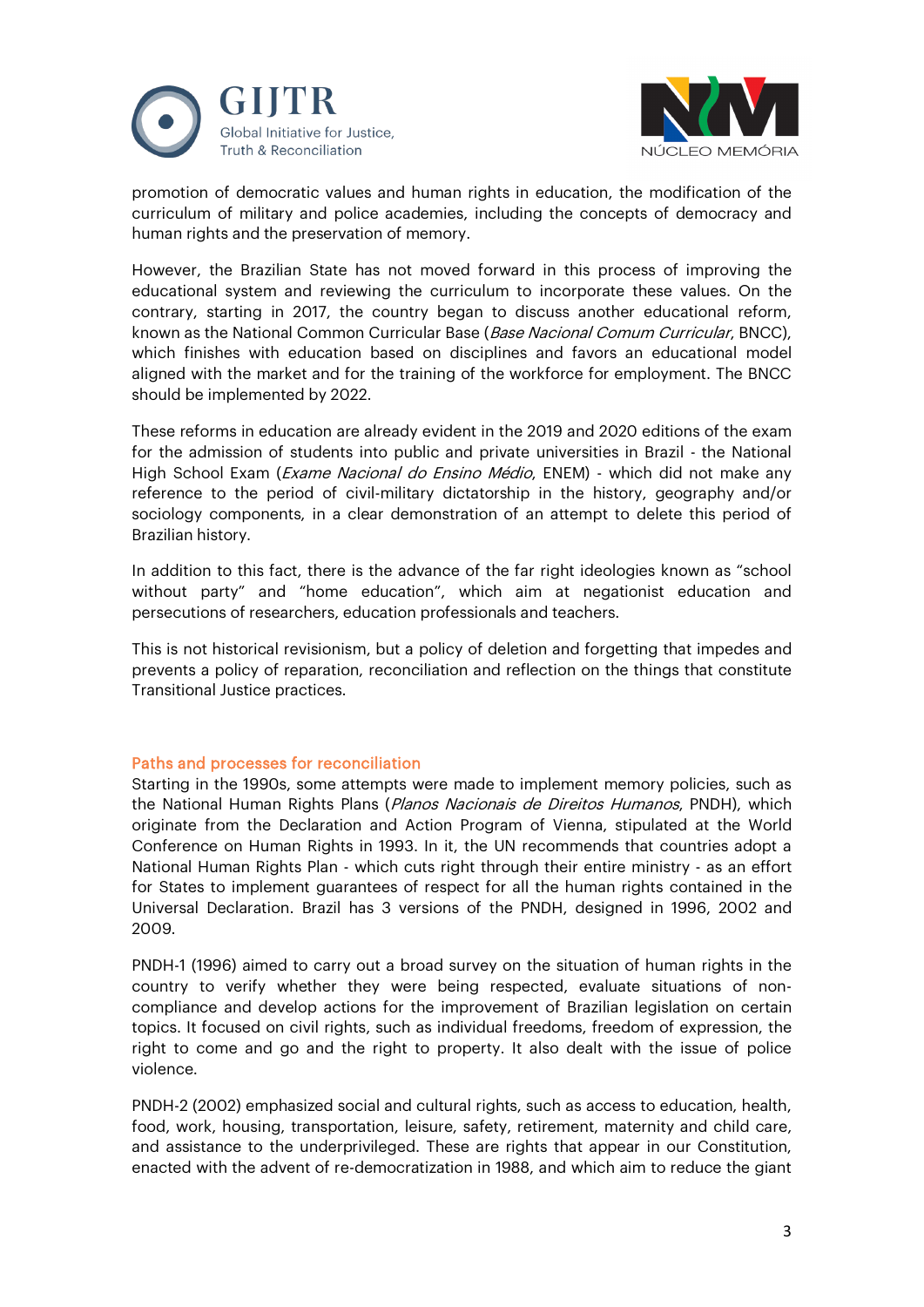



social inequality that exists in the country. In this second version, PNDH-2 focused on issues and rights of vulnerable social groups such as the black population, indigenous peoples and the LGBT population, giving the plan a multicultural character.

The topic of education was widely addressed in PNDH-2, with proposals to raise awareness in Brazilian society with a view to building and consolidating a culture of respect for human rights. [It included] proposals for implementation at the Police Academies such as education and training programs on human rights, training programs for public officials that promote understanding and ethical awareness about individual differences and the elimination of pejorative stereotypes in relation to the LGBT population, regarding indigenous students [sic] and their socio-cultural universe etc.

PNDH-3 (2009) was built on wide social participation, with the holding of municipal, state and national conferences, drafting more than 700 resolutions that consist of 25 guidelines in 6 Guidance Axes to be incorporated into the human rights agenda of the Brazilian State. Among the topics dealt with are the investigation of crimes committed during the civilmilitary dictatorship, criteria for the evaluation and responsibility of the media on the topic of human rights, the discussion about abortion, about unions of people of the same sex, facing up to conflicts about land, public security, development models, about the security of activists and defenders of human rights, among others. It aimed to favor workers and segments that are poorer and historically discriminated against in Brazilian society.

Axis VI of the Program dealt with the guarantee of the right to memory and the truth, and its guidelines include a recognition of the dictatorial past as a Human Right and a duty of the State. Aiming at its implementation, the axis stimulated the creation of places of memory, making this something unique about the PNDH3.

In this regard, the preservation of historical memory and the public construction of the truth aimed to strengthen democracy and, to that end, the creation of a National Truth Commission was recommended, in order to investigate the serious violations of human rights that occurred in Brazil.

Thus, in 2012, the Brazilian Legislature approved the law that established the National Truth Commission (CNV), with the objective of investigating the serious human rights violations that occurred between September 18, 1946 and October 5, 1988, dictatorial periods. However, since it was not the responsibility of the Brazilian National Truth Commission to judge the crimes by agents of the State, an anomalous situation was created in Brazilian society, allowing agents who were recognized as being responsible for violations of human rights to continue unpunished, encouraging a process of continuity in the new generations.

## Reforms and innovations

The National Common Curricular Base (BNCC) is the most recent reform of education and of the curriculum to be implemented in Brazil, and in it the discipline of History is organized into 29 thematic units, throughout high school (comprising students between 14 and 17 years old). Of these 29 units worked on over three years, there is no specific unit on the topic of Transitional Justice, although it addresses the topic of totalitarianism in one unit, seen as a chapter in General History. There is also no approach to human rights and their historical construction, addressing issues such as slavery and African culture in a fragmented manner.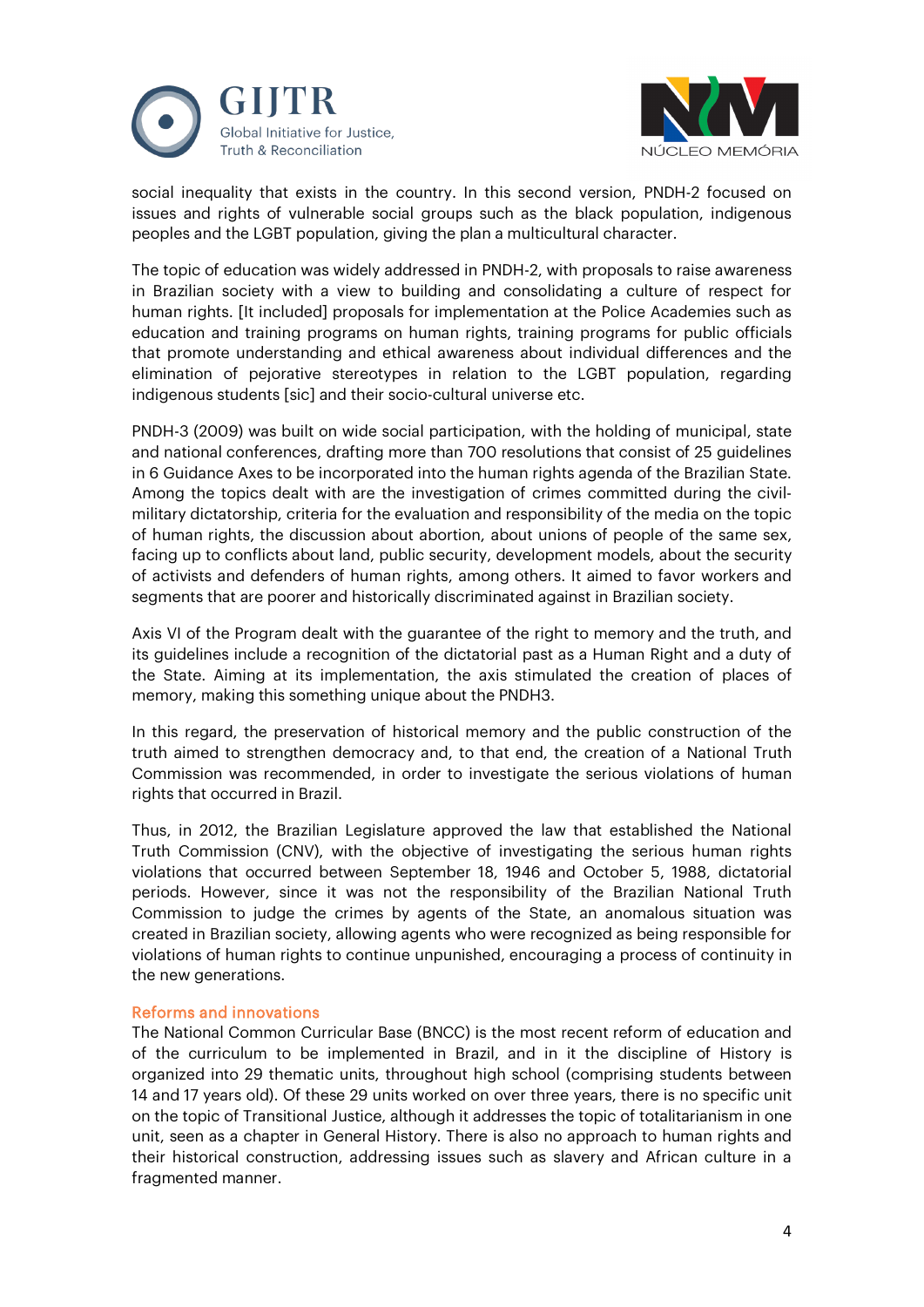



In addition, although the curricular component of History has as an objective "The perception that individuals act according to the time and place in which they live and that there is a great plurality of subjects and stories stimulates critical thinking, autonomy and education for citizenship", it does not deal with specific issues on the history of the civilmilitary dictatorship in Brazil, which lasted for 21 years and left deep marks on society.

# 3- Educational Actions: Case Studies

Faced with the inefficiency of State actions in formal education on Brazilian history, one notes the leading role of educators from teaching institutions and other organizations that act based on Sites of Memory, which have developed a central role in the teaching of this content, regardless of the official curriculum. Below are some of these initiatives.

## Memorial da Resistência de São Paulo (São Paulo Resistance Memorial)

The Memorial da Resistência de São Paulo (MRSP) is a piece of public cultural equipment of the Government of São Paulo, administered by the Pinacoteca Art and Culture Association, a Social Culture Organization. It is headquartered in a Place of Memory, in the same building where between 1940 and 1983 the State Department of Political and Social Order of São Paulo (Departamento Estadual de Ordem Política e Social de São Paulo, Deops-SP), one of the most violent political police forces in the country, operated. Since its inauguration in 2009, the MRSP has carried out activities related to educational practices on Memory, Truth, Justice and the remembrance of serious human rights violations committed in the recent past. The MRSP is a member of the International Coalition of Places of Consciousness, the Latin American and Caribbean Network of Places of Memory and the Brazilian Network of Places of Memory. Its mission is the validation and preservation of the memories of political repression and resistance in Republican Brazil (from 1889 to the present), especially during the period of the civil-military dictatorship.

The Memorial da Resistência carries out numerous projects of educational, cultural, research actions, and actions to preserve memory, in addition to the long-term and temporary exhibitions, aimed at the exercise of citizenship, the improvement of democracy and the defense of human rights.

Among its pedagogical actions, the MRSP carries out mediated visits between the collection (long-term and temporary exhibition) and groups of students in public and private education, technical courses, social projects, non-governmental organizations and general visitors, always for free. Among the various educational-cultural projects, we highlight:

- Memorial For All: activities for people with disabilities. It has already won three national awards for accessibility in museums. The project seeks to explore the sensory and emotional capabilities of people with disabilities, respecting their autonomy.
- Intensive Course "Education in Human Rights Memory and Citizenship": an annual course designed especially for multiplier agents, such as formal educators (basic education, professional education, technological and higher education), non-formal educators (non-governmental organizations, cultural institutions, socio-educational projects, social movements among others) and professionals who operate in public security institutions in the area of training or formation. The proposal is based on a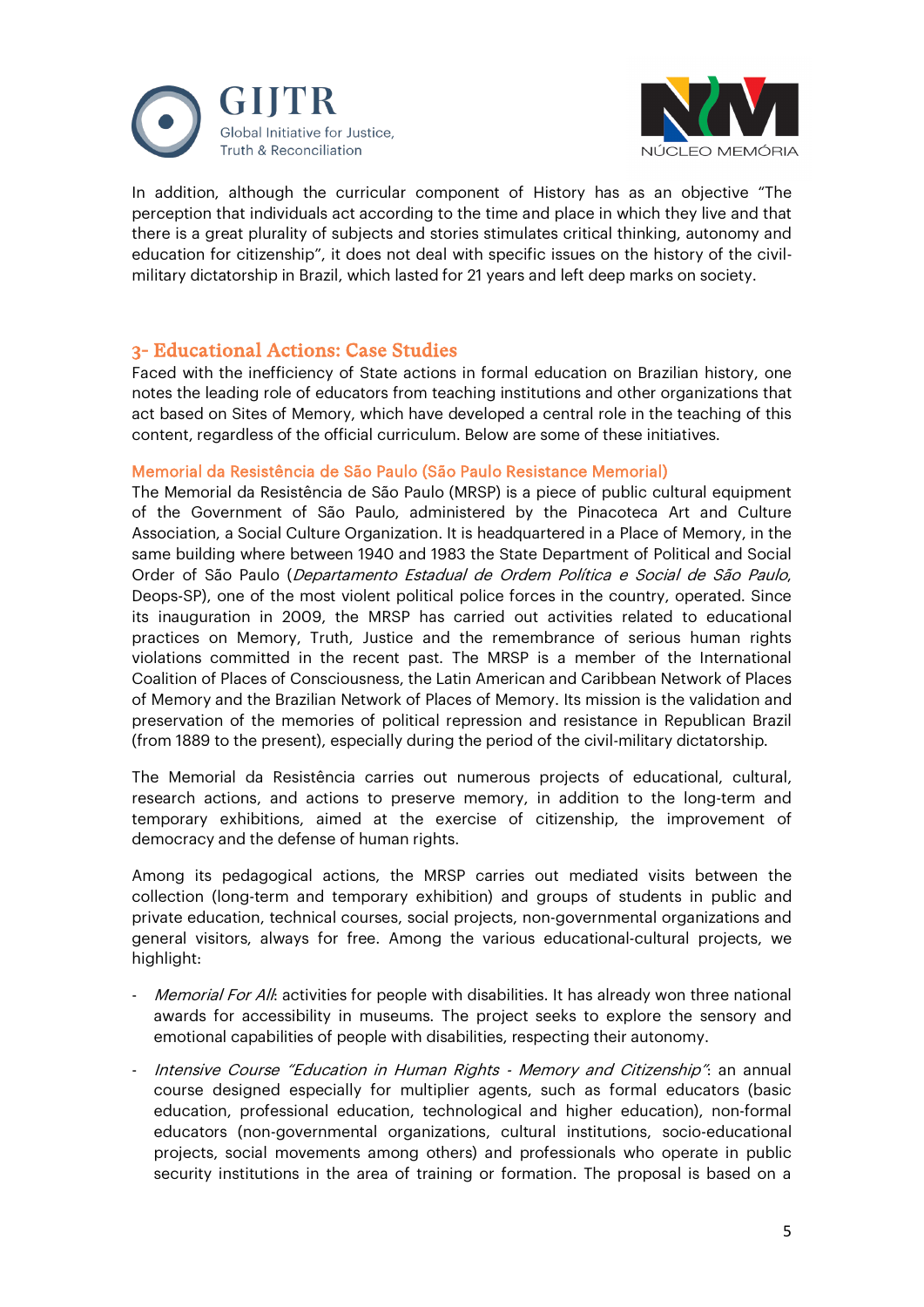



multiplier perspective, in which its agents commit to social change in perceptions, attitudes and relationships, and emphasizes practical and current aspects of the central responsibility of educators in this process. It has already passed through eight editions, with each one serving 100 people. The first one, in 2010, had financial support from the International Coalition on Consciousness Sites.

- Memory Afternoon: an activity performed through fun-pedagogical games especially for children and families, but that young people and the general public also participate in.
- Educating, Counting and Playing to Resist Course the child's right to Memory and Truth: its objective is to reflect on the teaching of recent history, including the civilmilitary dictatorship, and to contribute to the training of elementary school educators (initial series of basic education) with playful-artistic practices.
- Educational Materials: set of subsidies for educational work with historical documents, through the methodology of Reading Historical Documents. The material was developed especially for educators to work on in a classroom and before the visit to the Memorial.
- Resistance Saturdays: held in partnership with the Núcleo de Preservação da Memória Política, in 2008, still during the implementation of the institution. This is an important space for strengthening democratic values and the exercise of citizenship. Resistance Saturdays bring different guests to each meeting to discuss the stories and memories of the period of the civil-military dictatorship, relating them to the struggles of the present time for human rights, for memory, for truth and for justice. It features book releases, film projections, plays and musical group presentations. Due to the health crisis, it has been performed virtually since 2020.
- Rounds of Conversation with former Political Prisoners: their objective is to bring people who were victims of the civil-military dictatorship closer to the new generations to reflect on the continuity of History and the importance of Memory. The activity is aimed at students, teachers and social projects.

## More information: [www.memorialdaresistenciasp.org.br](http://www.memorialdaresistenciasp.org.br/)

## Santa Maria College

The Santa Maria College in São Paulo, founded by the Congregation of the Sisters of Santa Cruz, has over 70 years of history in teaching and training children and young people. With education centered on the student and his/her multiple learning styles, its educators favor dynamic educational action, in which the application of what is taught ensures the understanding of its role in practical life.

The educational institution encourages and takes its third-year high school students (approximately 15 years of age) to mediated visits in Places of Memory, such as the Memorial da Resistência de São Paulo, the future Memorial of the Fight for Justice and the old DOI-Codi. In these locations, they take part in events such as the Resistance Saturdays or rounds of conversation with ex-prisoners and persecuted politicians who opposed the military dictatorship. In the classroom, discussions about Transitional Justice and work that analyzes official documents produced by repression bodies cause students to reflect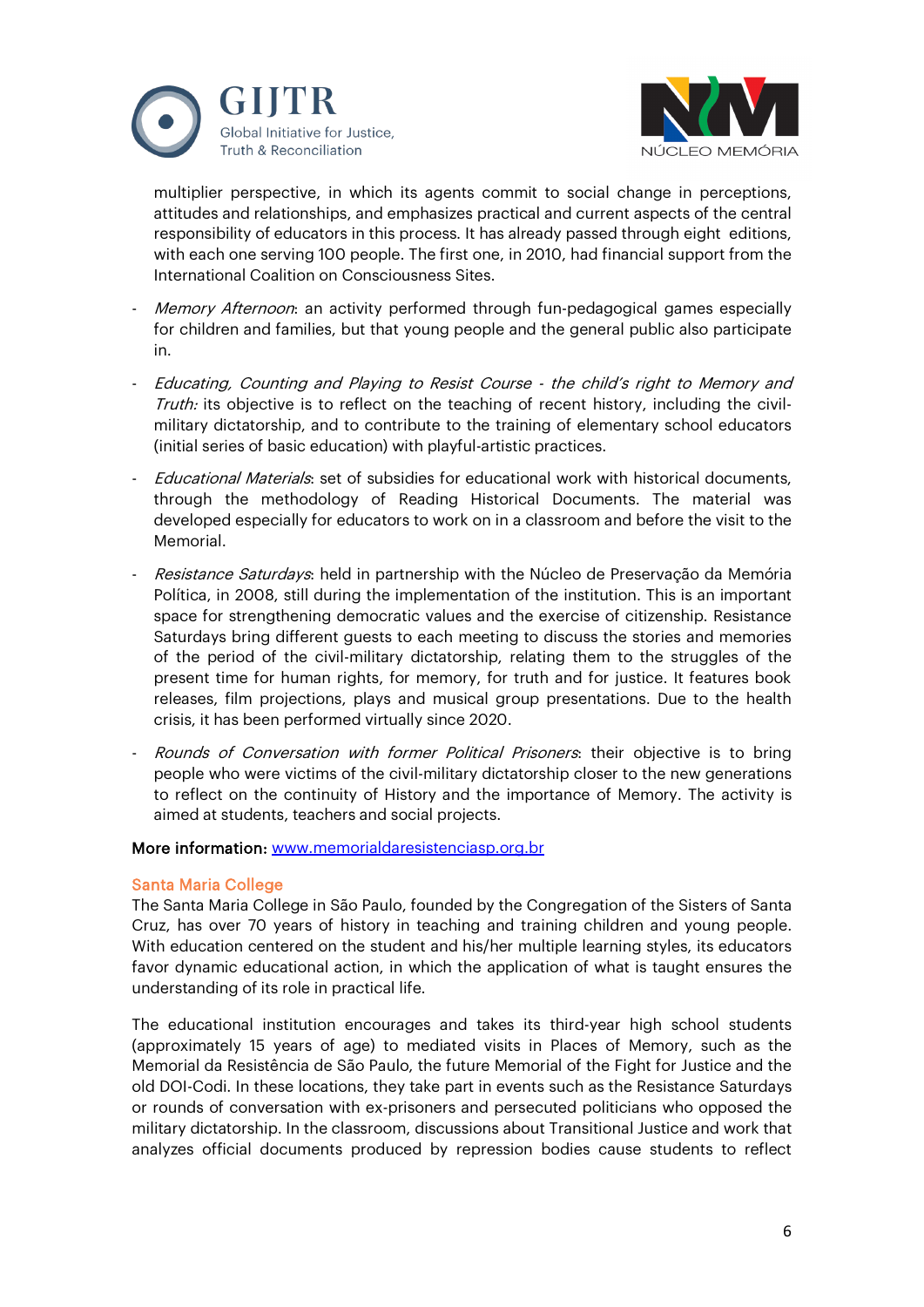



critically for Never Again, in addition to strengthening their commitment to the values of Democracy and Justice.

## Federal University of Paraíba/Citizenship and Human Rights Center

The Federal University of Paraíba (*Universidade Federal da Paraíba*, UFPB) is a special local institution of education, research and extension, linked to the Ministry of Education, with a multi-campus structure and activity in the cities of João Pessoa and four other cities of the State. The UFPB Citizenship and Human Rights Center seeks coordination for better individual and collective performance in the field of Human Rights.

Among the work carried out, emphasis is placed on the book "Right to Memory and Truth: Teachers' knowledge and practices", produced by the Center's Extension Program, launched in 2016, with the function of being a teaching support material for the training of educators and Human Rights activists, focusing on the state of Paraíba. To address the subject, it used references to archives, memorials, theaters, cinemas, music, libraries, cordel literature, testimonials and drawings as a basis.

The UFPB also carries out research and extension activities in the areas of agrarian sciences, thinking about updating the struggle and training of rural workers for the solidarity economy and agro-ecology, and of the human sciences, with issues of the history and memory of the struggles to resist the dictatorship, based on the Memorial of the Rural Workers' Leagues and Struggles and their environment. The Memorial is also included in the educational policy of the municipality of Sapé where it performs school and teaching activities, including visits.

Bibliographical Reference on this subject:

FERREIRA, Lúcia de Fátima Guerra; ZENAIDE, Maria de Nazaré Tavares and MELO, Vilma de Lurdes Barbosa e. Right to memory and truth: Teaching knowledge and practices. João Pessoa: CCTA, 2016. 194p. il. (Human Rights Collection). Available at: [http://www.cchla.ufpb.br/ncdh/wp-](about:blank)

[content/uploads/2017/10/Direito\\_Mem%C3%B3ria\\_Verdade.pdf](about:blank)

## More information: [www.ligascamponesas.org.br](http://www.ligascamponesas.org.br/)

## People's House

The People's House is a cultural center that revisits and reinvents the notions of culture, community and memory. Founded from a non-profit cultural association shortly after the Second World War, in 1946, the People's House was erected by the collective effort of a portion of the Jewish community then called "progressive", originating from Eastern Europe, which was politically engaged and mostly living in the São Paulo neighorhood of Bom Retiro. The People's House operates in the expanded field of culture, and is used by a dozen groups, movements and collectives, some for decades and other more recent ones. Its trans-disciplinary, procedural and engaged programming sees art as a critical tool within a social transformation process.

The audience that attends the House is not the target, but rather an active participant which, in addition to visiting, also proposes activities that make the space a place for gathering, training and experimentation. This is the case with projects that connect the history of immigrant occupation of the neighborhood with the difficulties experienced by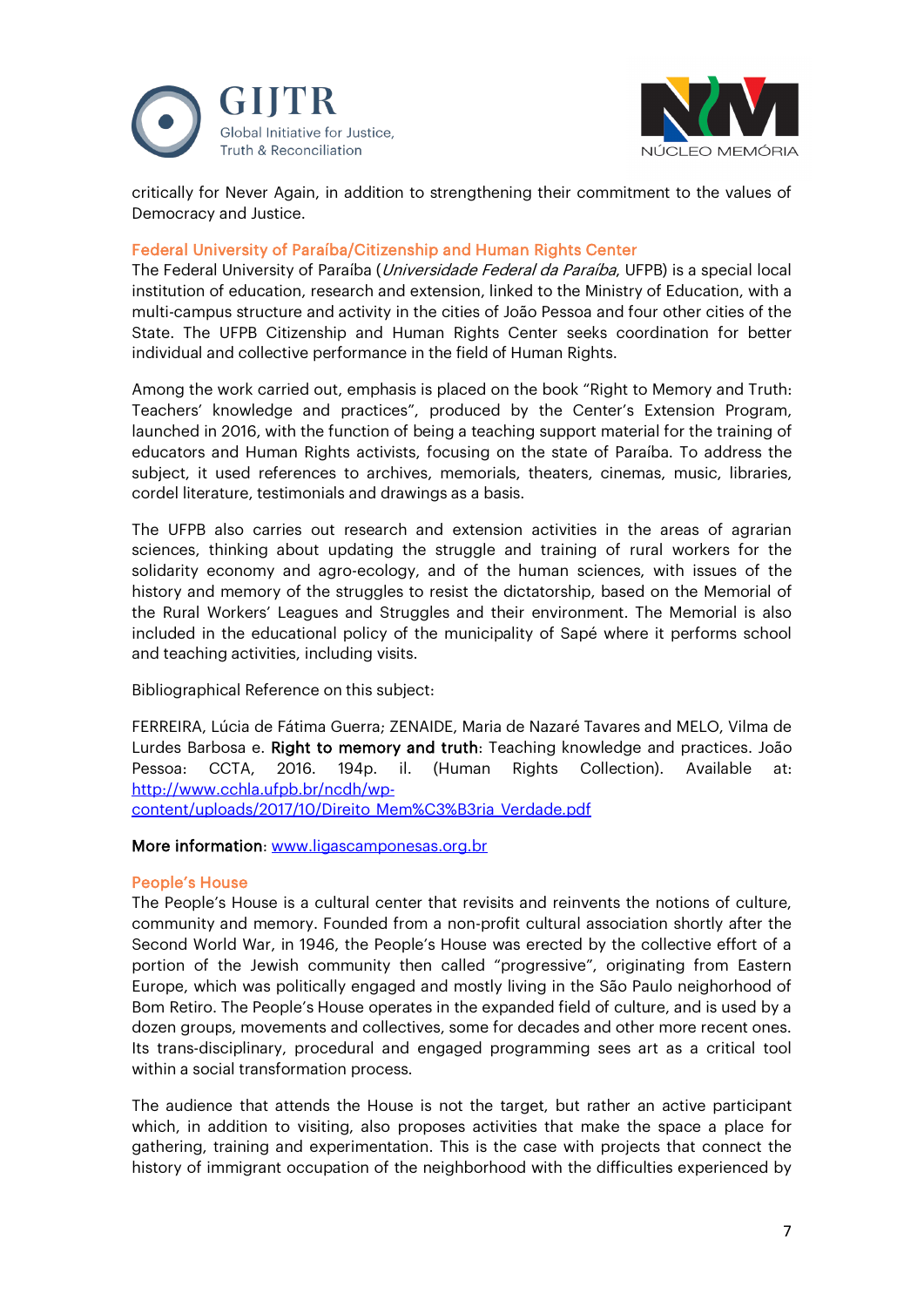



these populations currently. The Si, Yo Puedo Group, made up of volunteers of various nationalities, seeks to promote the integration of migrants in São Paulo, carrying out activities such as Portuguese classes, reading and conversation sessions, dance workshops and others. The group fights for the full right to migration, and believes in education as the main tool for building an effectively inclusive and multicultural society. Another project is *Empreendedoras Sin Fronteras*, in which 23 seamstresses, entrepreneurs and immigrants formed a group at the People's House and created their own cooperative. These women are connected to a precarious work network, and during the pandemic they joined forces in a place considered a living monument, a place where to remember is to act. This work has the potential to stimulate democratic values and tolerance in the fight against xenophobia and racism.

## Vladimir Herzog Institute

The mission of the Vladimir Herzog Institute [VHI] is to work with the whole of society in defense of the values of Democracy, Human Rights and Freedom of Expression. Its actions are organized on three major fronts: Education in Human Rights; Journalism and Freedom of Expression; Memory, Truth and Justice.

The VHI takes the view that Human Rights Education (Educação em Direitos Humanos, EDH) is essential in the construction of a society based on its values and is, therefore, committed to observing the guidelines contained in the social documents governing this field: the National Human Rights Education Plan and the National Guidelines for Education in Human Rights. In addition to formal education activities in basic education and nonformal education activities in communities, the area of Education in Human Rights also acts within the scope of higher education, with partnerships established with public universities, such as Specialization in Human Rights and Social Struggles, developed in partnership with Unifesp, and the Vladimir Herzog Institute Academic Recognition Prize - Unicamp.

## More information:

[https://respeitarepreciso.org.br/,](about:blank) [https://usinadevalores.org.br/o-projeto/,](about:blank) [https://memoriasdaditadura.org.br/educacao-basica/](about:blank) [https://territoriosdamemoria.org.br/apresentacao/](about:blank)

#### Núcleo de Preservação da Memória Política

The Núcleo de Preservação da Memória Política was founded in 2009 by a group of exprisoners and politicians persecuted by the Military Dictatorship, and is one more of the group of Brazilian and international organizations that, over decades, have resisted the processes that try to silence the victims of serious human rights violations, thus attempting to encourage forgetting. Thus, it takes the view that it is essential to articulate proposals and actions to confront forgetting so that there is no repeat.

The Núcleo Memória (Memory Center) mission is to work with the memories of political, social and cultural struggles, essentially in relation to the harm done to people and institutions. Its fundamental activity consists of the analysis of historical facts that occurred during the civil-military dictatorship (1964-1985) and their consequences, in order to strengthen democratic culture, promote education in human rights and the preservation of places of memory; to promote actions to preserve the memory of serious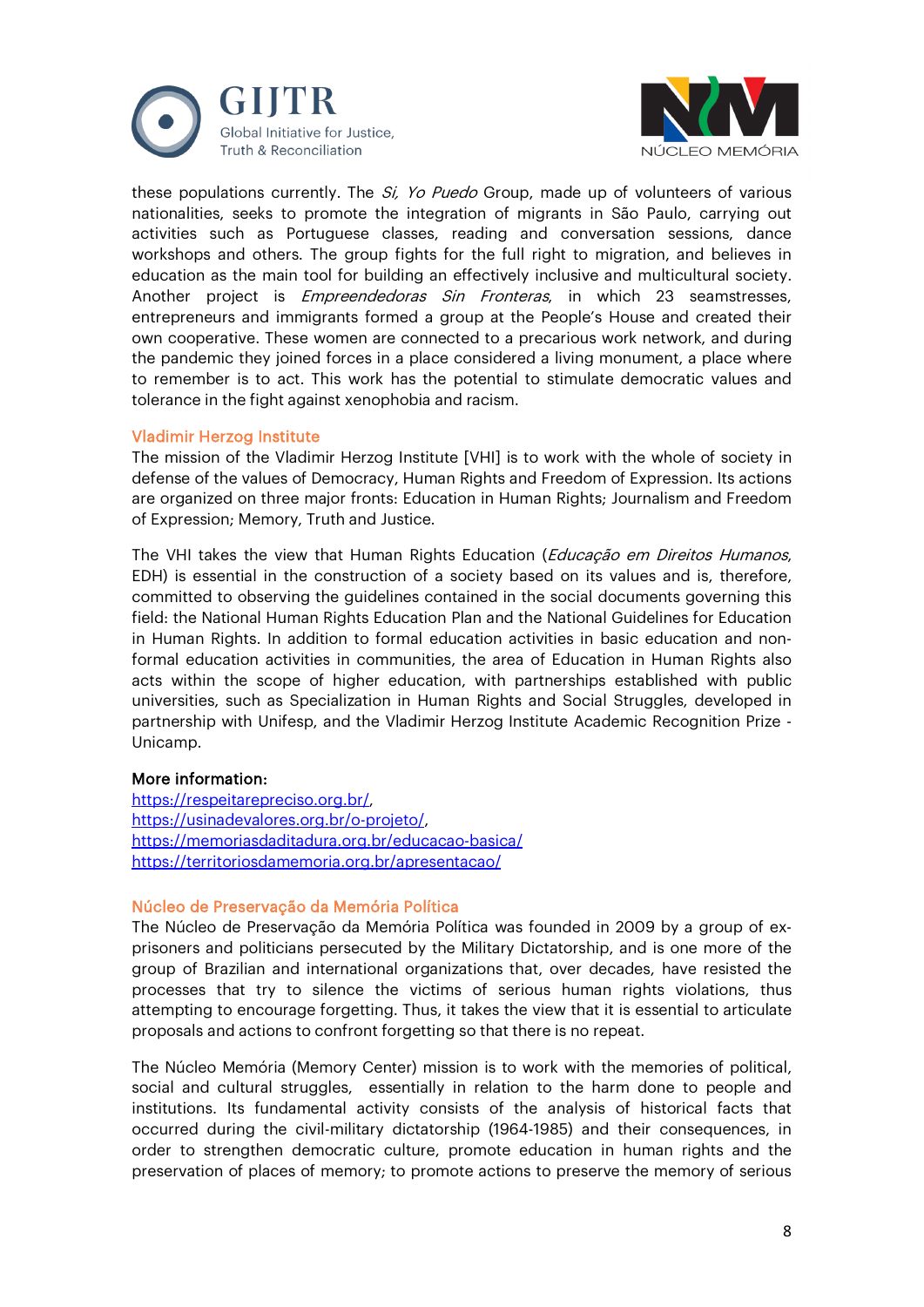



human rights violations; to promote debate around the recovery of places of memory; fostering the articulation of a network of places of memory in Brazil, as well as participating in international networks; to hold educational, cultural and social events on issues related to resistance and memory; to promote ethics, peace, citizenship, Human Rights and democracy as fundamental and universal values; to promote democratic values and Human Rights in education; and to support the actions to protect and promote Human Rights. Among its main projects, we highlight:

- Resistance Saturdays: a project developed in partnership with the Memorial da Resistência de São Paulo since 2008, where they reflect and debate on Memory, Truth and Justice and Human Rights through various formats, such as lectures and debates, presentation of plays, showings of films and book launches, among others.
- Mediated Visits to Places of Memory: in addition to actively participating in the mediation of educational visits to the Memorial da Resistência de São Paulo, the Núcleo Memória carries out visits with groups of students and other interested parties to the building that hosted the Military Audits in São Paulo - the future Memorial of the Struggle for Justice, and the old DOI-Codi, one of the biggest centers of violation of human rights in Brazil.
- The Course Places of Memory and Human Rights in Brazil: aims to promote discussion about the Brazilian civil-military dictatorship (1964-1985) and the current period based on places of memory, considering that the view on heritage has the potential to draw parallels between the past-present and to establish a dialogue on Brazilian democracy, the current political times and human rights today.
- Film "1964: A coup against Brazil" (Dir. Alípio Freire, 2012): the film was intended to clarify the origins of the 1964 Coup d'Etat and to debate on Transitional Justice and human rights. The film was shown more than a hundred times in schools, universities, unions and public spaces, was chosen by the Secretariat of Human Rights and Citizenship of the city to be part of the kit "Right to Memory and Truth" which, as educational material, was delivered to more than 1,000 schools in the municipal network. The official release took place on the first Resistance Saturday of 2013 and the copies are still today delivered free of charge to schools, libraries, cinema clubs and researchers on the subject.
- Cycle of Lives Getting to Know Places of Memory: the project aims to discuss Memory, Truth and Justice and Human Rights based on places of memory. With a virtual format, it was implemented as a way of broadening the reflections on these concepts due to the health crisis.
- Streets of Shame: a campaign carried out with the objective of supplementing the action of the City Hall of São Paulo in changing the names of streets that still honor perpetrators of violence. Based on this initiative, online signatures were collected for changing the names of these streets. After two months of the campaign, more than 1,400 signatures had been collected and the petition was delivered to the Municipal Secretariat of Human Rights and Citizenship of São Paulo.
- The Day on which Justice entered the DOI-Codi: a documentary that records the conciliation hearing convened by the Brazilian judicial system between the State Public Prosecutor's Office and the Department of Finance of the State of São Paulo. This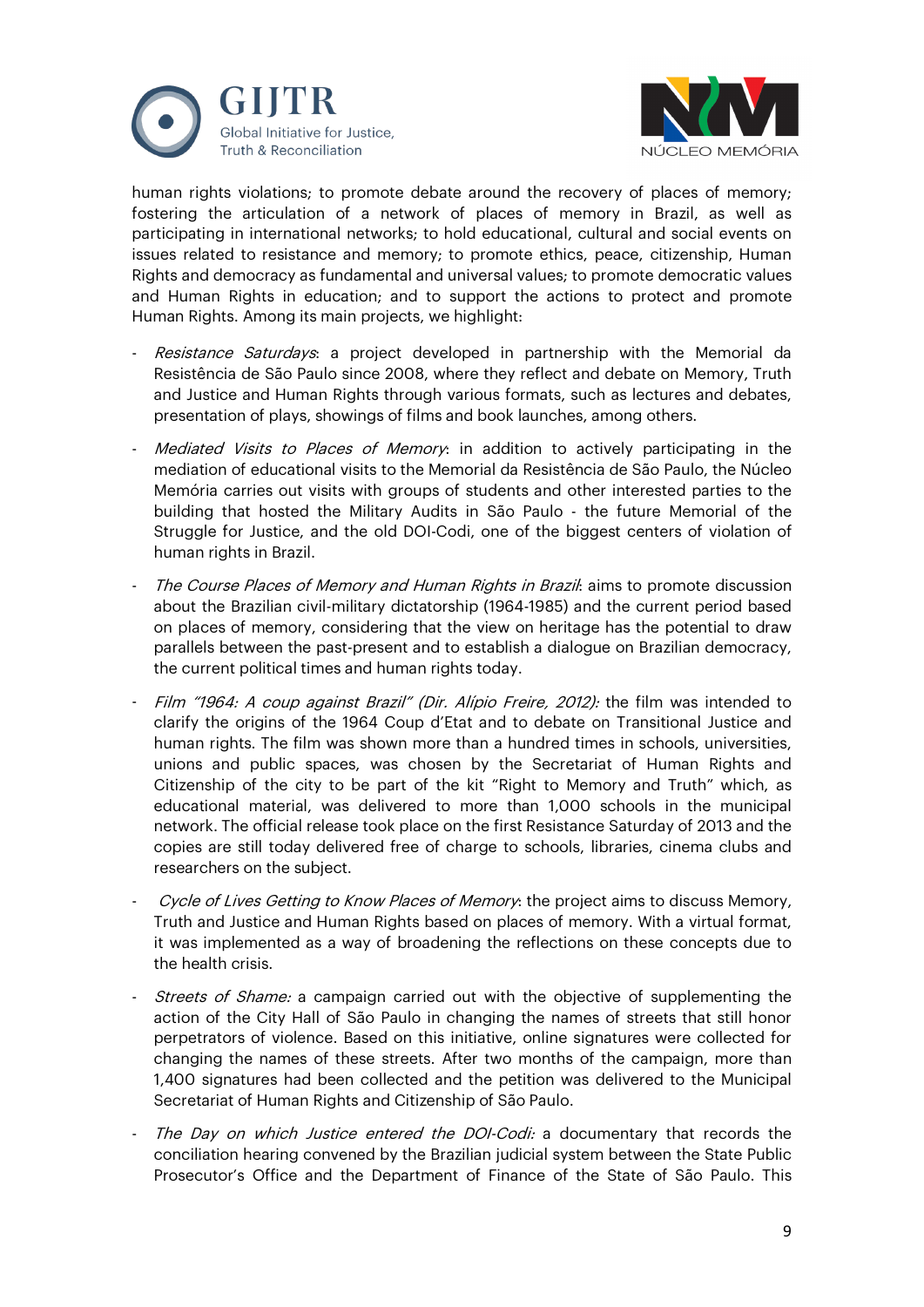



hearing was the result of a civil-public action filed by the MP-SP with the objective of transforming the premises of this old torture center into a new memorial for the city.

# More information:

[https://www.nucleomemoria.com.br/projetos/producao-cultural-e-pesquisa](about:blank) [https://www.nucleomemoria.com.br/projetos/publicacoes](about:blank) [https://www.nucleomemoria.com.br/rebralume](about:blank) https://www.nucleomemoria.com.br/atividades-nucleo-memoria

## Auschwitz Institute

The Auschwitz Institute is an international non-governmental organization founded in 2006 and headquartered in New York, which operates in the area of preventing genocide and other mass atrocities. In Brazil, it works to support the States to develop and/or strengthen national mechanisms for the prevention of genocide and other mass atrocities, promoting innovations in the design of public policies and in the creation of multidisciplinary and interdisciplinary networks. From 2015 onwards, the Institute designed the project "Education, Human Rights and Prevention." In partnership with the São Paulo State Secretariat of Education based on the *Citizenship and democracy from school* project of the Inova program, the Auschwitz Institute carries out the "Rights and Citizenship" project, to work with students from the 6th year of Basic Education until the 3rd year of High School, which goes from 11 years of age until 18.

The purpose of the Rights and Citizenship program is to contribute to learning a culture of respect for fundamental rights and citizenship responsibilities, based on the creation of spaces in the school environment for harmonious coexistence founded on plurality, on tolerance and on cooperation.

## More information:

[http://www.auschwitzinstitute.org/wp-content/uploads/2019/05/Material-explicativo-](http://www.auschwitzinstitute.org/wp-content/uploads/2019/05/Material-explicativo-Projeto-AIPG.pdf)[Projeto-AIPG.pdf](http://www.auschwitzinstitute.org/wp-content/uploads/2019/05/Material-explicativo-Projeto-AIPG.pdf) <http://www.auschwitzinstitute.org/pt-br/cidadania-e-democracia-desde-escola/>

# Citizen Training Center of the Methodist University of São Paulo

The Citizen Training Center of the Methodist University of São Paulo was created in 1999, with the objective of encouraging reflection on citizenship, human rights and the culture of peace for all university students. Since then, it has carried out a series of projects in partnership with Places of Memory, Museums and cultural spaces aimed at developing students and improving academic and human education.

Throughout this period, it has prepared teaching and educational materials as well as courses and training meetings open to the community. In 2021, the University created the General and Citizenship Training Disciplines Program, with the objective of promoting education in human rights, reflection on citizenship and humanist education in all undergraduate courses.

All General and Citizenship Training Disciplines must have a reflective and practical dimension, through the methodology of participating observation, in which the students will be invited to observe and participate in actions present in society, encouraging social inclusion and university extension in the everyday life of the university. The purpose is for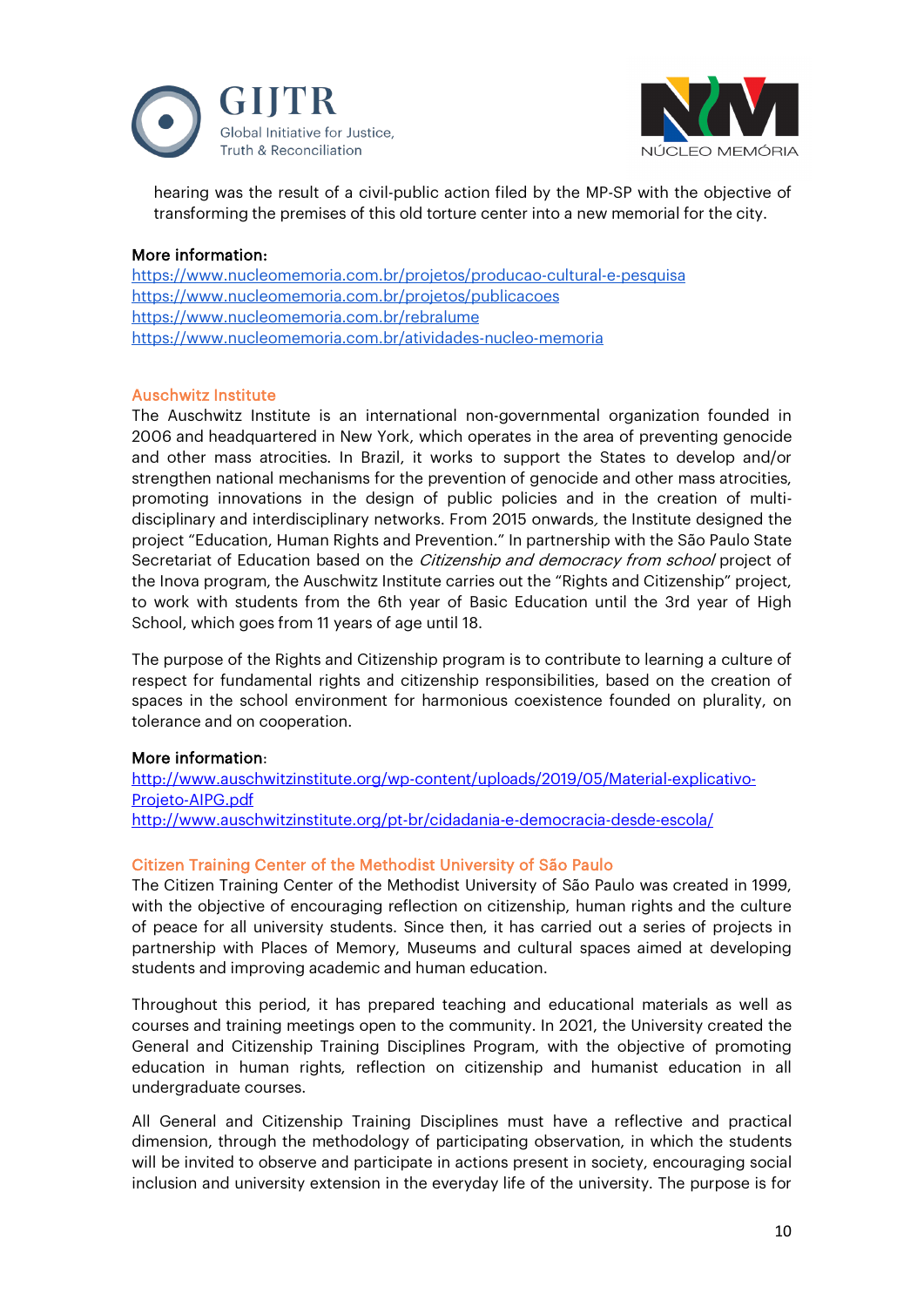



the disciplines to encourage the preparation of action and intervention projects based on the analysis of needs in contexts where the students are included or choose to reflect (curricularization of university extension, the inclusion of social practices in the academic curriculum).

# 4 - Lessons, Reflections and Recommendations

In Brazil, curricular reform initiatives that include Human Rights Education move slowly and are marked by numerous attempts at backsliding. It is noted that the most successful initiatives are those that were implemented in non-formal education spaces, that is, that do not have a comprehensive action plan that is officially present in the official educational system.

Formal education in Brazil has not incorporated, significantly in its daily practice, the foundations of Transitional Justice, the discussion about past violations of human rights and the development of a culture of human rights and peace among young people. There are many official documents and guidelines prepared by educational technicians, but which have not become educational practices in a broad way, and their application depends, in many cases, on the insistence of educators who are sensitive to the subject and who devote themselves to it in extra-curricular time, as part of their personal engagement.

The fight for public, quality and secular education in Brazil has always faced strong opposition from the economic elite because it contradicts the designs of a class that enriches itself due to existing social inequality and which is concentrated on the tiny percentage (up to 5% of the population), obtaining more income than the other 95%. More recently, it has also faced proposals for the militarization of civil education (Military School), and proposals for the curtailment of academic freedom (School Without Party) contrary to democratic principles and values.

Historically, transformations in the Brazilian educational structure have almost always occurred aimed at training for work, ignoring a critical, humanistic and creative educational process.

Currently, numerous civil society organizations continue to fight for improvements in the Brazilian educational structure on the issue of Education in Human Rights, and some agendas emerge as fundamental: the inclusion of people with disabilities, the confrontation of racism, homophobia and gender-based violence are some of the challenges that stand out at this time in Brazilian society and are directly related to the authoritarian past.

Brazil is experiencing profound social transformations, and in the face of these changes, it is possible to observe a conservative reaction from a very noisy portion of society, which is characterized as an inhibiting factor in many institutions that need to deal with the reactions of these groups. In order to combat this reactionary wave, international solidarity and the action of international bodies in defense of human rights activists is essential, promoting actions for empowerment and denouncing serious violations suffered and attacks on places of conscience and human rights all over the country.